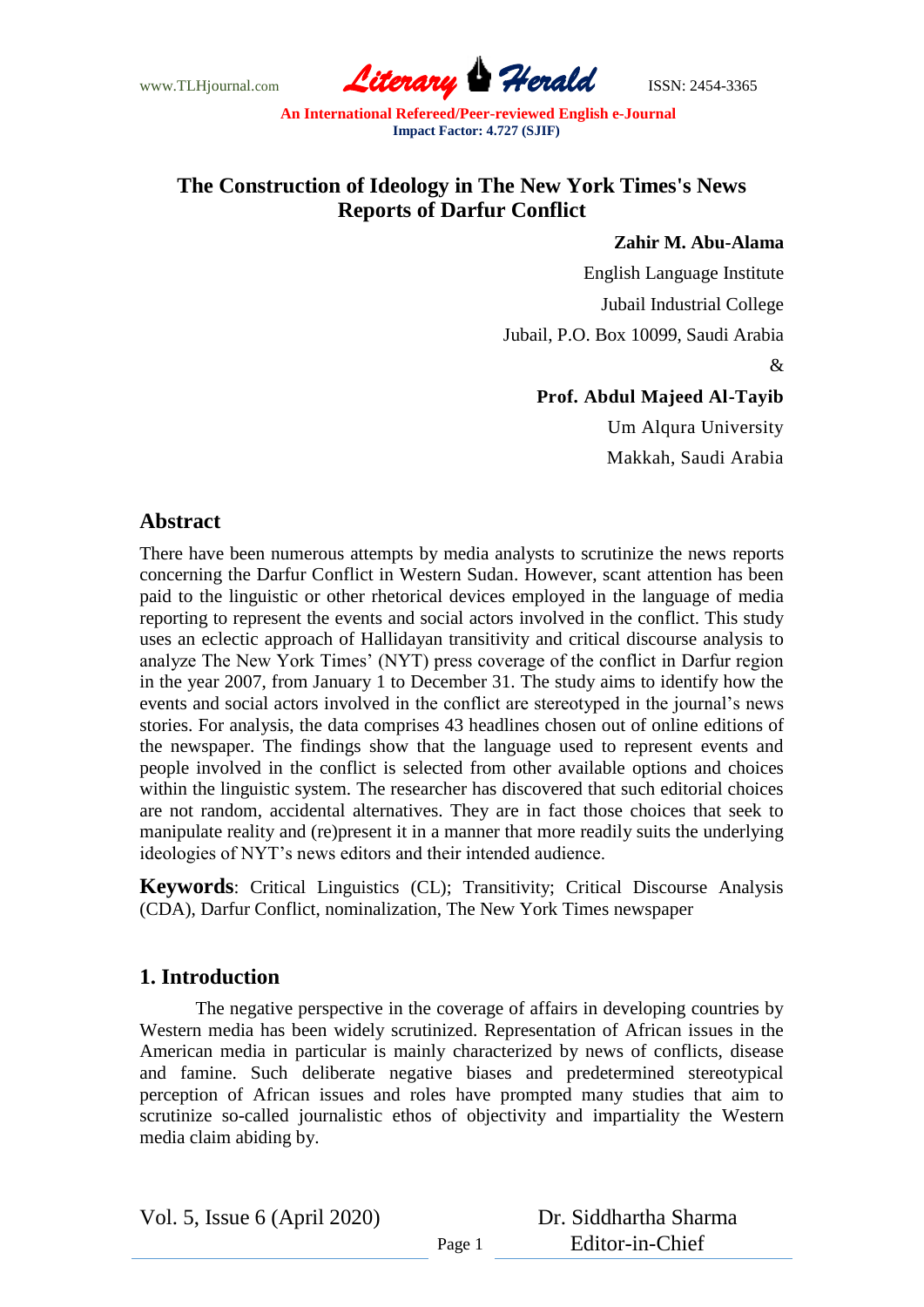

The coverage of the conflict in Darfur region in Western Sudan is no exception. Claims of preferential and biased reportage have been levelled by all sides involved in the conflict, but mainly by the Sudanese pro-government media who have provoked questions about the role of journalists in shaping public appraisal of the conflict.

In this connection, media researchers employ the colonial perspective and the East-West lens framework when endeavouring to unravel the ways in which African issues are stereotyped in the Western media. The former focuses on the values of the West and at the same time downplays efforts made by developing countries. The latter, however, views Africa as barbarous and lagging behind the rest of the world. Nohrstedt (1986) argues that Western journalists are under the influence of two kinds of ideological biases when reporting African issues: the traditional colonial image of primitive societies, along with the current foreign policy interests in the home countries of the publications.

However, the present content and textual analysis study is an attempt to investigate instances of anti-African bias in American press reports by analyzing published articles that have dealt with the conflict in Darfur over a period of one year by the American news outlet, NYT.

To this end, the present study attempts to identify and explain how ideology is constructed and presented through the manipulation of language in the articles that are under analysis. The data for the study comprises 43 headlines extracted from formerly published news articles.

The study uses an eclectic approach combining Critical Discourse Analysis (CDA) and Hallidayan Transitivity, which "has proved a useful analytic model in both stylistics and critical linguistics" (Simpson 1993). The paper attempts to answer the following questions:

1. What are the potentials of Transitivity as an analytical tool of representation?

2. What notable media frames predominate the coverage of Darfur Conflict by the newspaper under study?

### **2. Review of Literature**

### **2.1 Transitivity**

Transitivity stemmed in Halliday"s (2004) Systemic Functional Grammar (SFG). Generally, transitivity refers to how meaning is represented in the clause. Therefore, it is best understood in the context of the general clausal function developed by MAK Halliday. Halliday (2004) maintains that the clause is a multifunctional construct consisting of three language functions (metafunctions). The clause as such is a semantic construct. This notion is a complete departure from the sense of the term in traditional grammar that only studies and analyzes the clause structurally. The three metafunctions of the clause involve the textual metafunction (clause as a message), which refers to the use of language to signify discourse. The second one is the interpersonal metafunction (clause as exchange) and it refers to the use of language to establish and maintain social relations. The third metafunction is the ideational or experiential (clause as representation). This metafunction refers to the use of language

Vol. 5, Issue 6 (April 2020)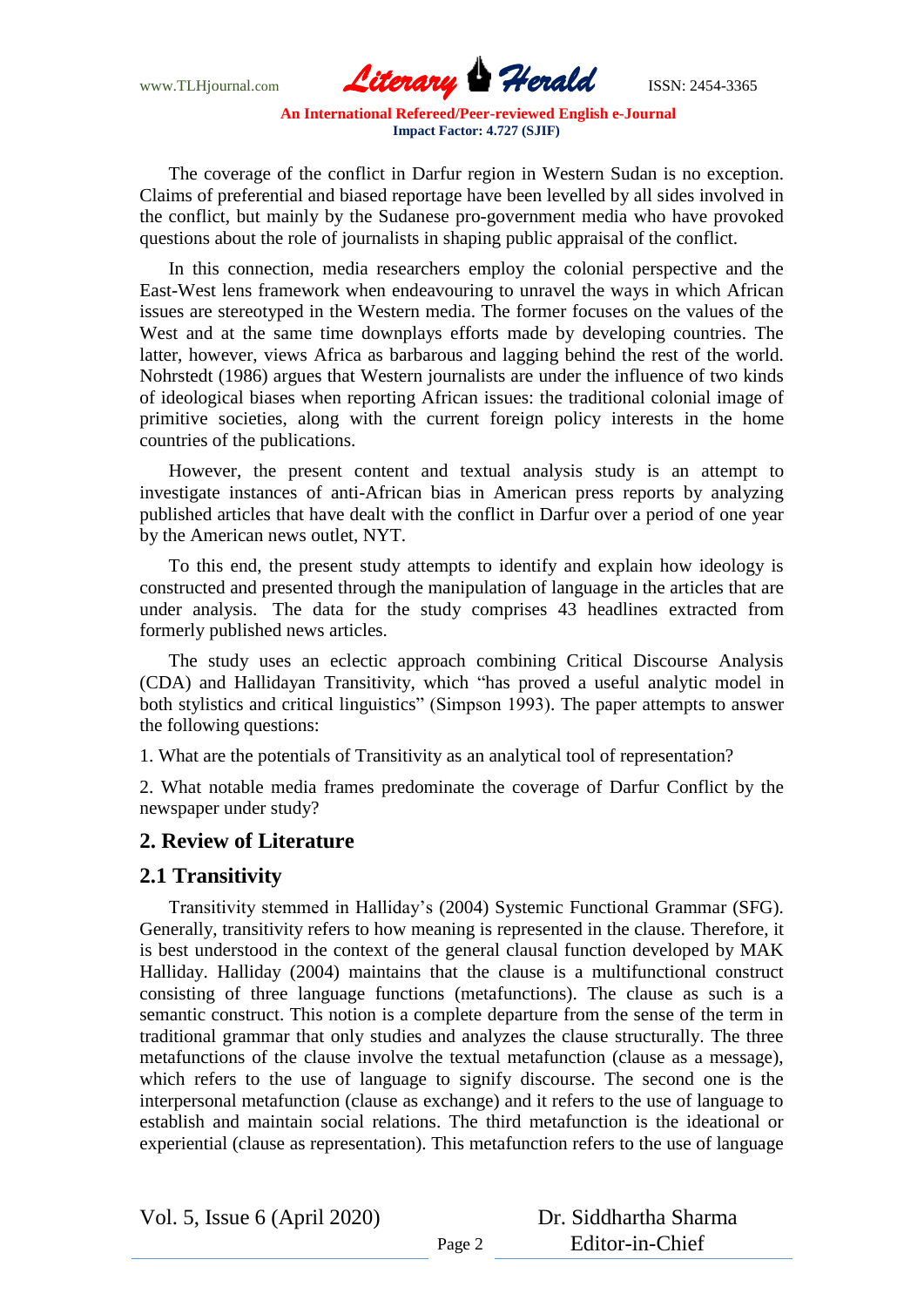

to convey content and to communicate information. These three metafunctions map into each other in a single clause providing a three-layered dimension of meaning.

The researcher's main concern in this study is the 'experiential', which is also called the "ideational" clause simply because transitivity is part of this ideational language function. People's experiences of the world are sorted by the grammar of this clause into figures of (happening, doing, sensing, saying, being or having). Each figure involves a process that comprises two main components; the process, which is expressed by the verb phrase in the clause and the participants being directly involved in this process. They are realized by the noun phrase in the clause. The process may also involve other factors such as circumstances of time, space, cause, manner …etc.

Transitivity, as pointed out earlier, is part of the ideational metafunction of language. The way transitivity carries out this ideational language function is by expressing processes. As such, transitivity sorts people"s endless experiences of the world into a manageable set of "process types". Out of the six processes outlined by Halliday (2004), the researcher is mainly concerned with the material, verbal and relational as they are mostly used by journalists in reporting events, issues and happenings.

The meaning of transitivity differs from the sense of the term in traditional grammar, where there is only a syntactic distinction between transitive and intransitive verbs depending on whether they take an object or not. Fowler (1991) believes that this syntactic distinction oversimplifies or even neglects some important differences of meaning between various types of verbs, and therefore between various types of clauses. Transitivity is present in every action whether it affects the doer only (intransitive) or whether it affects an external entity (transitive) or whether it is about "being" or "having" (attributive). Unlike traditional grammar, the term transitivity is used here more as a semantic concept than simply as a syntactic description i.e. whether the verb takes an object or not. Also, the participants are not treated just as "subjects" or "objects" as in traditional grammar, but as entities with particular forms of functions. The verb drive, for instance, in "I drive well" doesn"t have an 'actualized' object, yet it is transitive in transitivity analysis since 'drive' semantically is an action that must be carried out on another entity or participant i.e. something must be driven.

It can be concluded from the above explanation that transitivity is about our perception of the world and our internal consciousness that might be entirely or partially independent of the objective world. Hence, it is an appropriate tool to examine how issues are represented and possibly manipulated or transformed to underline ideological bias and to show how writers encode in language their mental picture of reality and how they account for their experience of the world around them. Transitivity is a fundamental and powerful semantic concept in Halliday (2004), and an essential tool in the analysis of representation.

### **2.2 Critical Discourse Analysis (CDA)**

The main theoretical framework of this research is CDA that views language as a form of social practice. CDA emerged from Critical Linguistics (CL) developed by Fowler et al, and the terms are now often interchangeable. Therefore, the work of

Vol. 5, Issue 6 (April 2020)

| Dr. Siddhartha Sharma |
|-----------------------|
| Editor-in-Chief       |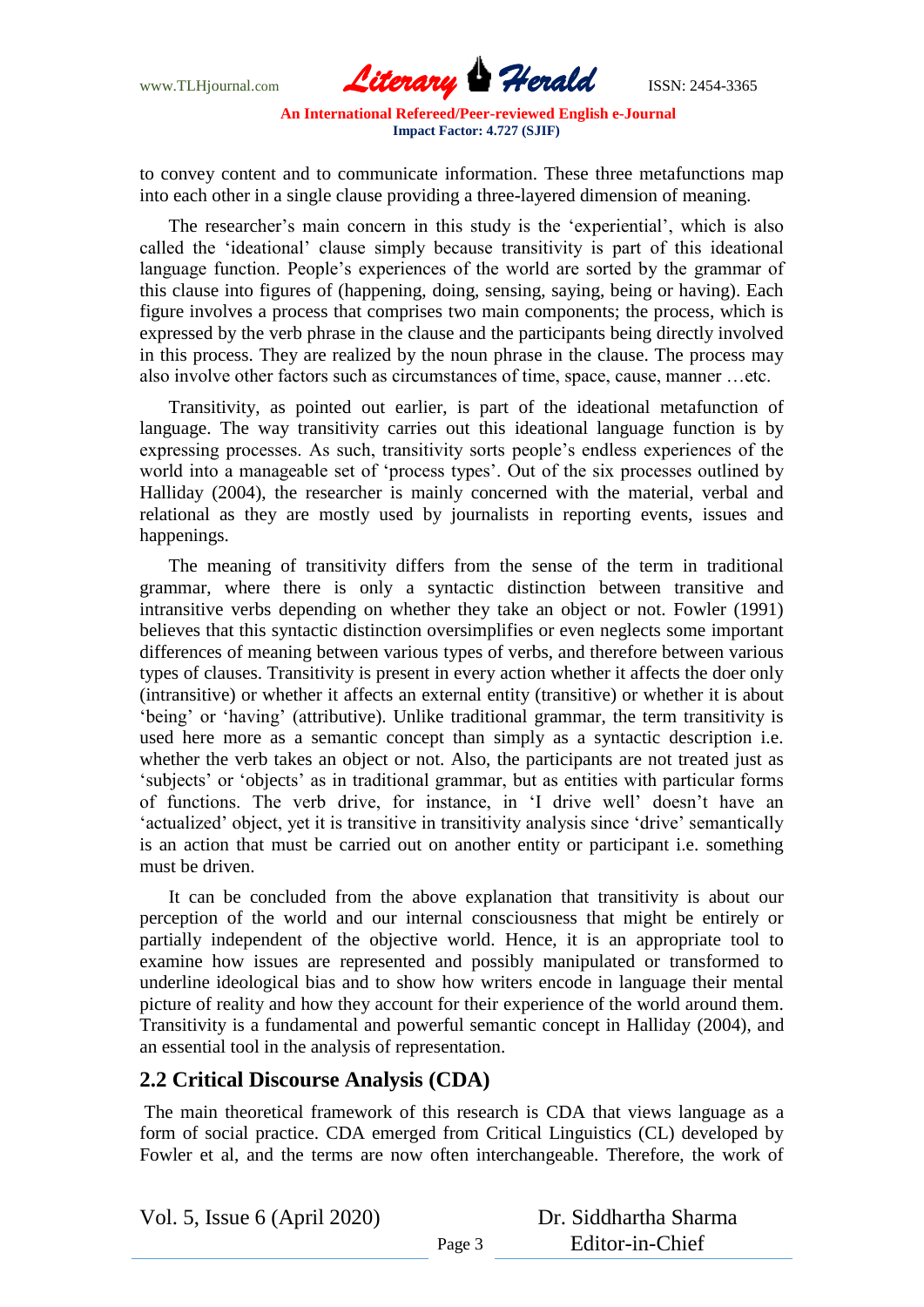

Fowler et al. in 1979 in their book *Language and Control* forms the base of the discipline. Critical linguistics is based upon "systemic" linguistic theory developed by Halliday. According to Fowler (1991), the aim of critical linguistics is chiefly to formulate an analysis of public discourse designed to detect the ideology coded implicitly behind the overt propositions, to examine it particularly in the context of social formations.

The deficiency of the critical linguistic approach by Fowler et al. can be seen from its over-reliance on textual analysis. Bell (1991) criticizes the critical linguistic approach by Fowler et al. on the basis that it presumes there is a clearly definable relation between any given linguistic choice and a specific ideology. In spite of this criticism, Bell (1991) admits that the news story is controlled by news values. It is not a neutral vehicle, nor is news production a neutral process, despite the journalistic professional ethos journalists claim abiding by.

Modern CDA, spearheaded by Norman Fairclough, Van Dijk and Ruth Wodak, emphasizes the social and cultural aspects of the text over semantic representations. Van Dijk (2006) writes "Critical discourse analysis is a type of discourse analytical research that primarily studies the way social power abuse, dominance, and inequality are enacted, reproduced, and resisted by text and talk in the social and political context".

It can be concluded that CDA mainly deals with the questions of inequality and power, power institutes and the relation between language and power. It focuses on the strategies of manipulation, legitimation, and the manufacture of consent to influence the minds (and indirectly the actions) of people in the interest of the powerful. Hence, it is natural to conclude that it has a political attitude (Stubbe et al., 2003).

By and large, the foregoing argument has highlighted the theoretical basis of the study.

# **2.3. The Present Study**

This study will use headlines from the reportage of the conflict in Darfur by The New York Times newspaper. The researcher believes that applying both transitivity analysis, which works at the textual level, and the contextual analysis of CDA can systematically reveal the bias concealed in the reportage of the Darfur conflict.

This study also scrutinizes the ethical claim of objectivity and dispassionate reporting of issue in the journalism profession. Bello (2010) argues that historical realities are reported and even interpreted with an ideologically primed mindset. The language that is used to represent events and people is made from other available options and choices within the linguistic system. These choices are not made at random. They are choices that seek to represent the world in a particular, ideologically enforced manner.

### **2.3.1 Background to the Darfur Conflict**

Darfur is the westernmost province of [Sudan.](about:blank) A remote region whose concerns were long overshadowed by the civil war in South Sudan. Darfur became a center of international concern when a new civil war emerged there in 2003. The violence had

Vol. 5, Issue 6 (April 2020)

| Dr. Siddhartha Sharma |
|-----------------------|
| Editor-in-Chief       |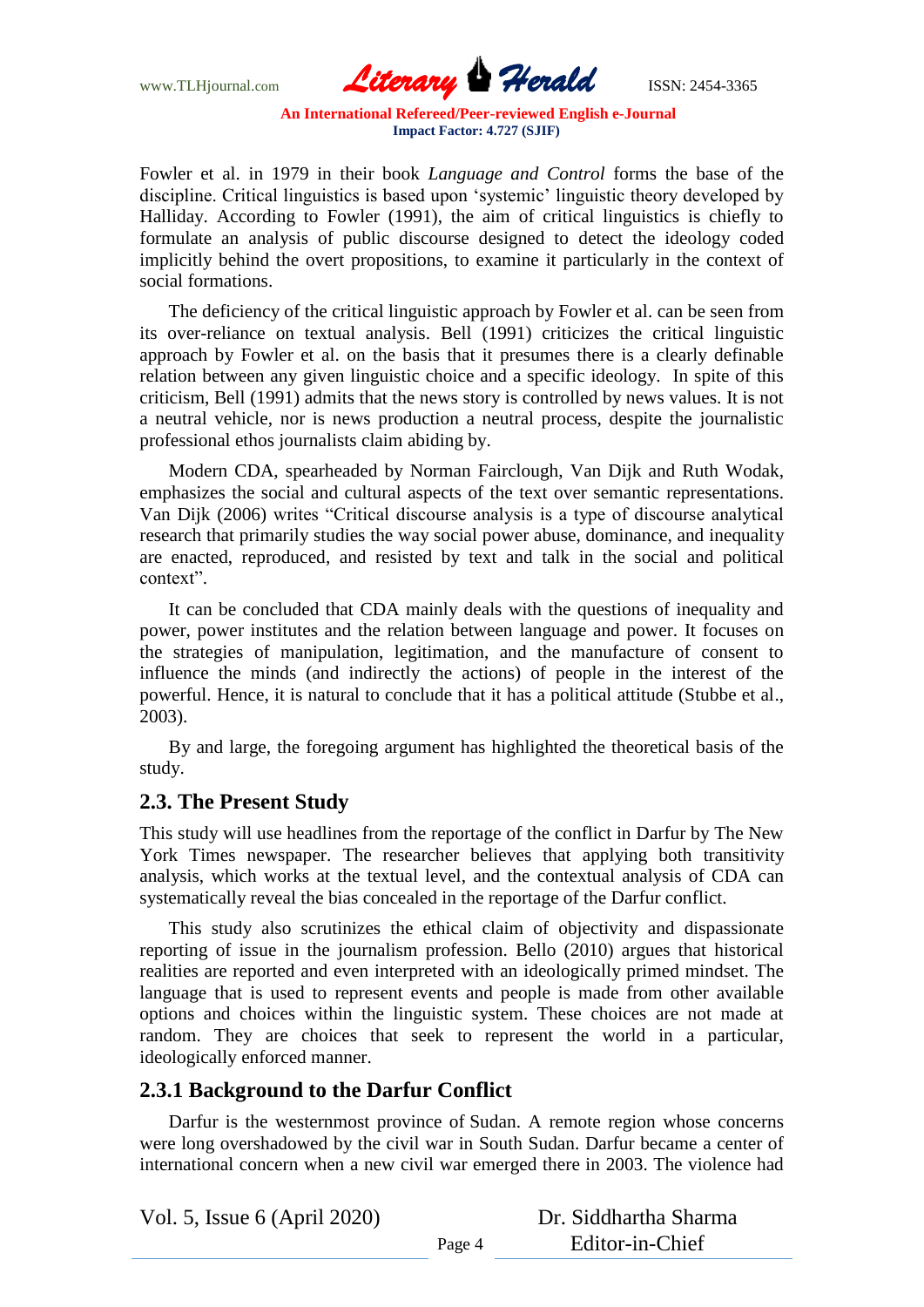

roots in economic underdevelopment and long-standing conflicts over land, but became far more destructive as external political influences grew and as conceptions of ethnic identity changed.

### **3.3.2 Roots and Evolution of the Conflict**

The name Darfur is a combination of two words, Dar – home in Arabic – and Fur, one of the territory"s largest tribes. "Home of the Fur" is home to at least three dozen distinct ethnic groups and many more subgroups. Today, nearly the entire population of Darfur is [Muslim,](about:blank) owing to a policy of Islamization carried out in the fourteenth and fifteenth centuries when Darfur was an independent sultanate.

The terms Arabs and non-Arabs (or, alternatively, Africans) are broad categories used to identify the general affiliation of smaller tribes. The terms do not necessarily relate to physical appearance, and they have not always been decisive in determining political alignments. Arab groups are generally herders, whereas most of the non-Arab tribes are sedentary farmers. These differing types of agriculture can produce disputes over land use, which in some cases leads to violence between tribes. Until the end of the twentieth century, such conflicts in Darfur had been generally contained and limited; although intergroup conflict has long been a feature of Darfur's history, it existed alongside considerable constructive economic and social relationships. Intermarriage was common between Arab and African tribes. Cattle herders and sedentary farmers traded for agricultural products such as grains and milk, as well as for grazing rights from farmers. Prosperous sedentary farmers sometimes invested in cattle, further blurring the distinctions between the groups.

Darfur contains rich agricultural land, but the entire region has been threatened by desertification since the 1970s. Diminishing fertile land combined with the lack of alternative economic development increased the potential for conflict at a time when forces from outside began to intervene. Among the factors behind the slide of Darfur into chaos is the dismantling of the Native Administration system that had been set up by British colonial authorities. As per this administrative system, tribal chiefs were granted considerable autonomy and were often able to mediate intergroup conflict. Furthermore, in the late 1970s and early 1980s, [Chad"](about:blank)s civil war increased the flow of arms in the region, and hence the interests of both Chadian and Libyan governments in the politics of Darfur also increased. In the mid-1980s, the Sudanese government began arming militias of Arab tribes in Darfur, fearing that the civil war in the south might spread.

From mid-1980s to mid-1990s, the region witnessed a number of disputes over grazing land between cattle herders and sedentary farmers. These limited conflicts soon escalated into insurgencies due to the internal and external factors referred to earlier. These early conflicts also marked the first prominent appearance of the paramilitary militias that later took the name Janjaweed fighters.

### **2.3.3 The Current Conflict**

After 2000, two major opposition organizations emerged among the non-Arab population. The first was the Justice and Equality Movement (JEM), which had an Islamist ideological orientation and maintained links with the leaders of the Popular Congress party, who had split from the Sudanese government in the 1990s. Another

Vol. 5, Issue 6 (April 2020)

| Dr. Siddhartha Sharma |  |
|-----------------------|--|
| Editor-in-Chief       |  |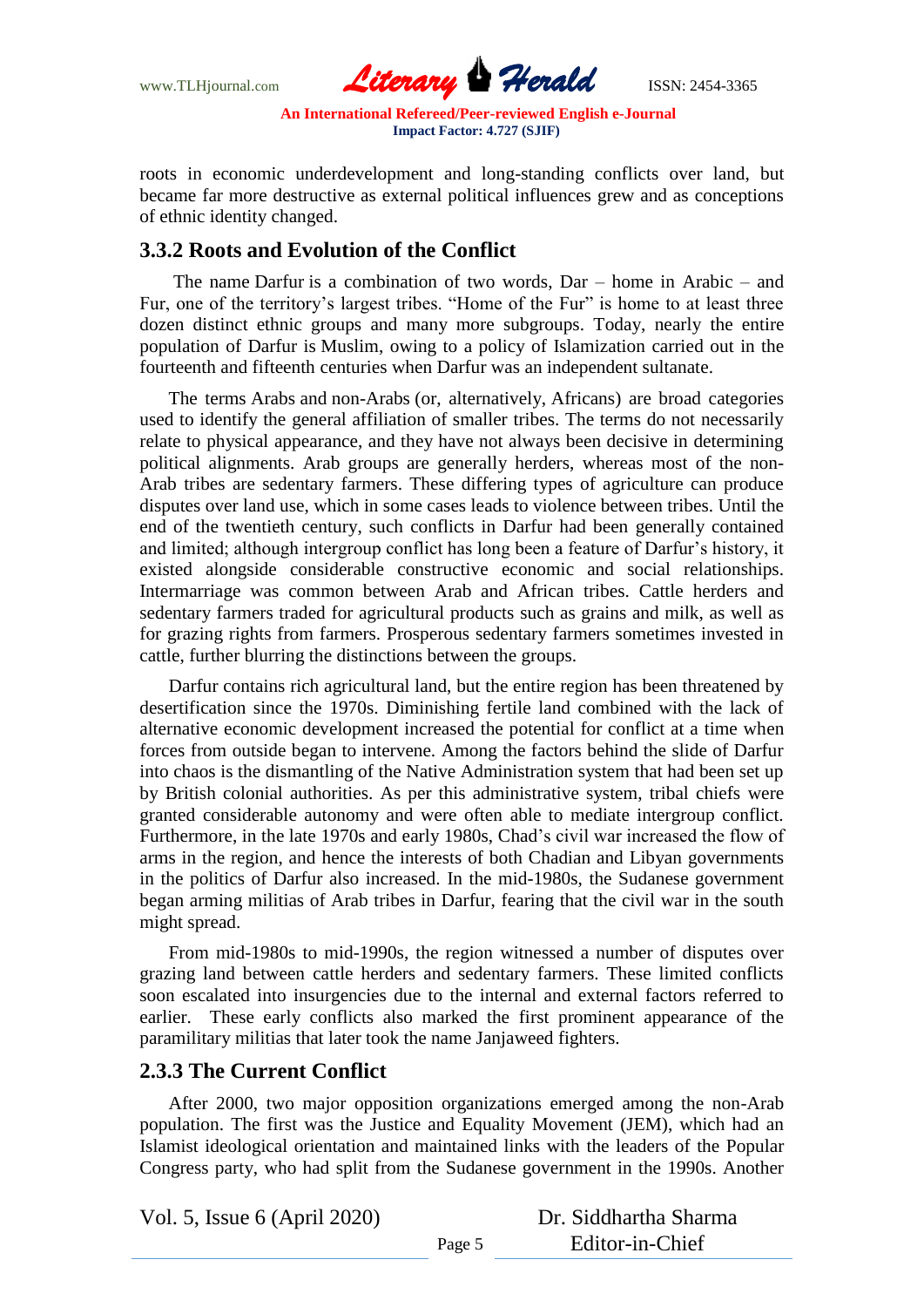

group, the Sudanese Liberation Movement/Army (SLA) modeled itself on the Southern Sudanese People Liberation Movement/Army (SPLM/A), and offered a secular platform. On February 2003, the JEM and SPLA launched successful military assaults on government targets in Darfur. According to Flint and Waal (2005), members of (SLM/A) and (JEM) group attacked the Sudanese government air base on April 25, 2003 killing more than 75 government troops.

With the outbreak of full-fledged civil war, the government adopted what the International Crisis Group (ICG) called a "scorched-earth" strategy to defeat the rebels. As per ICG, the implementation of this strategy relied heavily on the Janjaweed attacks on the civilian populations that might support the rebellion. Such attacks were backed up by government air strikes. The Janjaweed attacks are reported by ICG to have included mass killings, rapes, whippings, cattle theft, and the burning of hundreds of villages. A small force of 7,000 African Union soldiers entered Darfur on August 2004, but failed to stop the violence. Survivors fled, especially to Chad, and by late 2005 fighting began to cross the border. By the beginning of 2006 up to 2 million people were reportedly displaced from their homes and at least 180,000 were dead.

On July 23, 2004, the U.S. Congress passed a resolution calling the Darfur conflict a genocide, a position later adopted by the Bush administration. There have been multiple attempts to secure peace in Darfur through a negotiated settlement, most of which have failed. The rebels in Darfur have splintered many times, further complicating the road to peace. In May 2006, the government of Sudan signed a peace accord with one faction. The Darfur Peace Agreement (DPA) was made between the Sudanese government and the Sudanese Liberation Army. While it was the first step towards ending the violence in Darfur, peace negotiations leading to the DPA were flawed and hence the resultant agreement was not successful. Moreover, the JEM rejected the agreement, as did splinter factions of the SPLM/A. The UN reported that violence in Darfur actually increased in the months after the accord; divisions among the rebels coupled with the difficulty in disarming the paramilitary militias posed major challenges to restoring order.

As a result, violence escalated again, particularly because of the fragmentation of rebel groups resulting in systematic looting, increased displacements, hundreds of deaths and numerous reports of sexual and gender based violence.

### **2.3.4 The New York Times**

The New York Times is an American daily newspaper founded and has continuously been published in New York City since September 1851. The paper's print version has the largest circulation of any metropolitan newspaper in the United States, and the second-largest circulation overall, behind The Wall Street Journal. It is ranked 39th in the world by circulation. The importance of the newspaper arises from the fact that it is considered as a newspaper of record with 16 news bureaus in the New York region, 11 national news bureaus and 26 foreign news bureaus. The paper also has a daily average circulation of 1,103,600 as by The New York Times website and is read by the decision-makers throughout the United States. Furthermore, following a preliminary analysis of Darfur coverage, it was evident that The New

Vol. 5, Issue 6 (April 2020)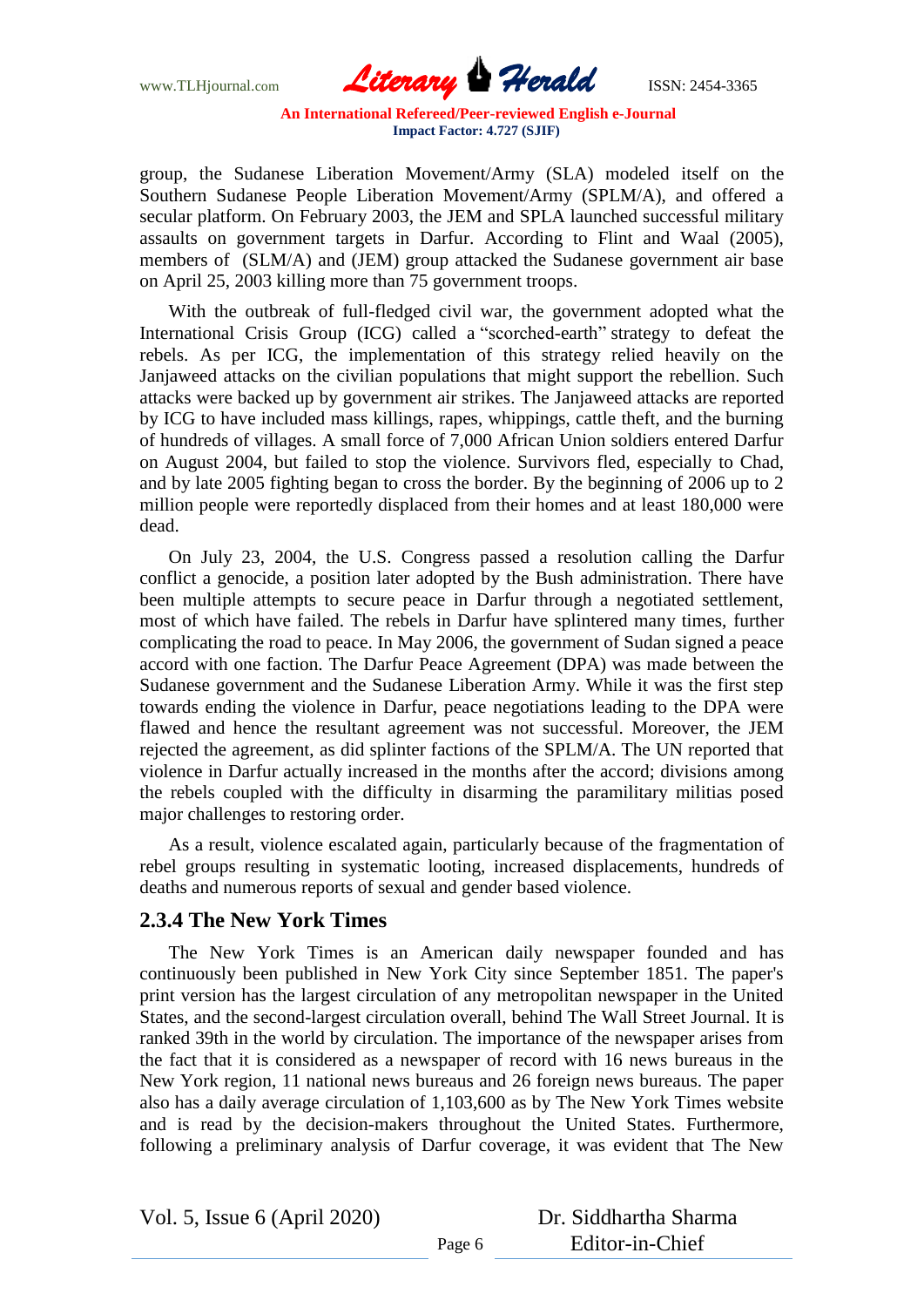

York Times is one of the few mainstream media organizations in the United States that has been covering the conflict in Darfur consistently.

Likewise, the importance of the newspaper in relation to news coverage of Africa has been further stressed by Zein and Cooper (1992) who found from their analysis of The New York Times' coverage of Africa from 1976 to 1990, that the paper's "large news hole and its tradition of excellence in foreign coverage-represents the best dayby-day coverage of Africa readily available to U.S. readers" (p. 143).

Friel and Falk (2007) also point out the importance of the newspaper as an authoritative voice with respect to controversial policy issues facing the nation, and they argue that many citizens depend on it as a source of information about important events. There is a general belief among the Americans that the newspaper publishes reliable information that helps to inform its readers about complex foreign policy decisions.

### **2.3.5 Why Headlines**

Headlines form the basis of news reports analysis in this study. The importance of the headlines lies in the fact that they are first and on top, and usually in bigger type than the text. There are visual markers that emphasize the importance of the global topic of the text (Van Dijk, 2006). Using the macro structure rules, headlines are the distillation or summaries of the news items involved. They are usually prominent in terms of wording, font type and size. Van Dijk (1988) maintains that headlines and leads summarize the news text and express the semantic macro structures of the news items. In the aspect of news perception, a news schema has already created a mental frame of the prominence of the headlines and leads. Van Dijk (1988) explains that perception processes of news text involve the identification of newspaper format and news item layout and are combined with the visual information associated with our general knowledge about news articles in the press. News headlines are markers that monitor attention, perception and the reading process because they are first on top. Readers mostly come into contact first with the headlines, then come the decision about whether to continue reading the newspaper or not. However, the headlines already form a mental model in the mind of the readers. Some only read the headlines for the gist of the news. The headlines together with the opening sentences, known as the lead, constitute the nucleus of the English language print media "hard news" reports according to White (1997). He states that this opening nucleus of headline plus lead acts to launch a reader immediately into the heart of the social-order disruption about which the report is organized. At the level of the discursive practice of journalism, headlines and leads have their functions and constraints. Due to the shortage of space, headlines are telegraphic in syntax and tend to involve many short forms to maximize graphic space. Bell (1991) maintains that the length of a headline is dictated by the constraints of page layout and the journalist's own ultimate abstract is in fact the one-word catch line or slug line by which a story is identified as it is processed through the newsroom. Generally, the argument above is meant to justify the selection of the newspaper and headlines as the data of the study.

## **3. Method**

Vol. 5, Issue 6 (April 2020)

Dr. Siddhartha Sharma Editor-in-Chief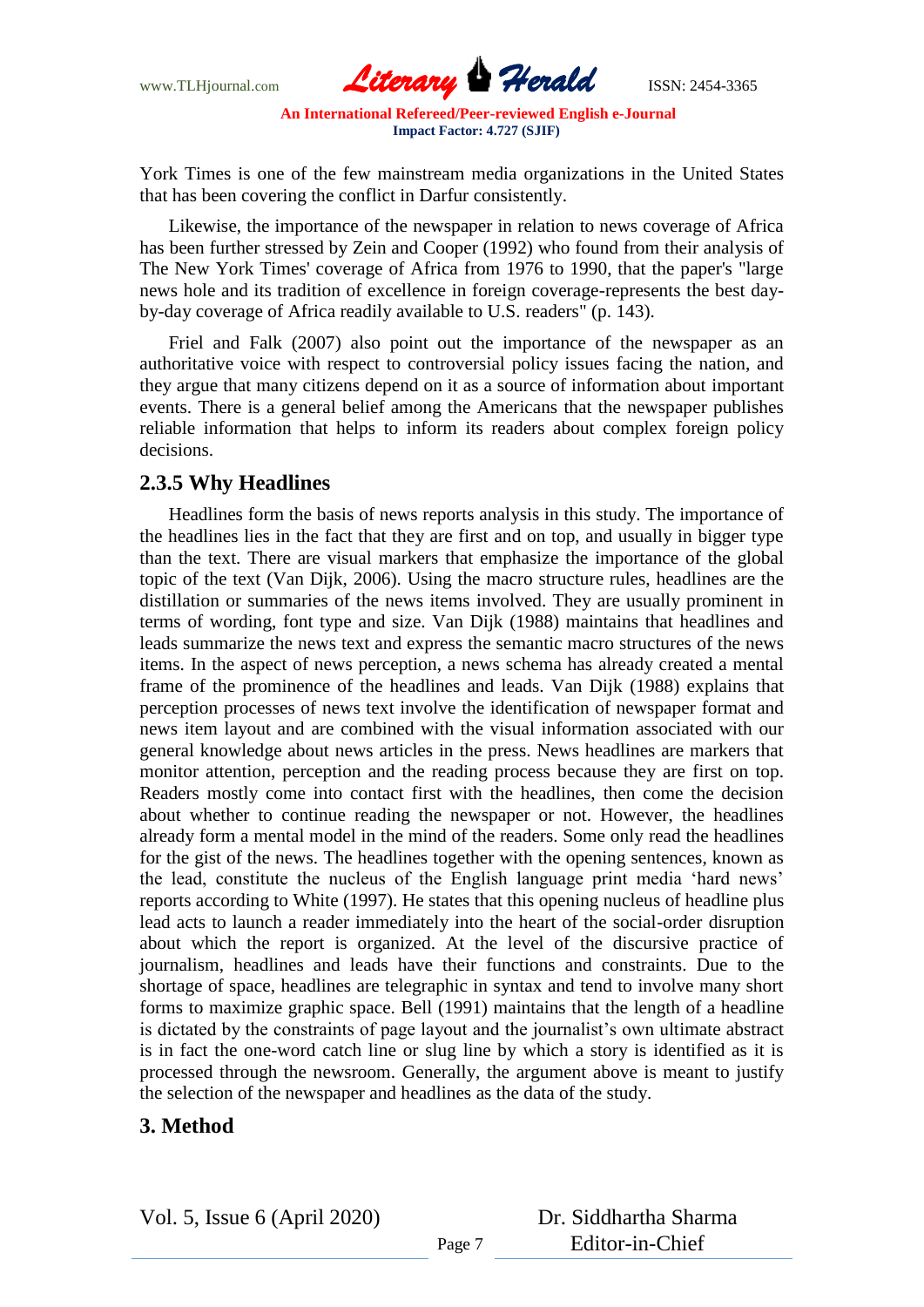

Transitivity is the grammar of experience, which has proved a successful analytical tool within the critical linguistics tradition. It has been employed to uncover how certain meanings are foregrounded while others are suppressed or obscured. In this way, the transitivity model provides one means of investigating how a reader or listener's perception of the meaning of a text is pushed in a particular direction and how the linguistic structure of a text effectively encodes particular "world-view". This world-view will, of course, be that of the producer(s) of the text. Fowler (1986) provides a useful summary of this feature of textual meaning, maintaining that linguistic codes do not reflect reality neutrally; they interpret, organize, and classify the subjects of discourse. They embody theories of how the world is arranged: worldviews or ideologies.

"Transitivity is the key analytic component of ideational metafunction. It provides the potential required for categorizing the infinite verity of occurrence or goings on into a finite set of process types." Teo (2000, p. 25). It expresses who did what to whom and in what condition. Therefore, any transitivity analysis contains three major components: the process (what), the participants (who and whom) and circumstances (in what condition). The table below illustrates the three process types that are the focus of the present study. It also shows what each process means as well as the roles of the participants.

| <b>Process Type</b> | <b>Category Meaning</b> | <b>Participants</b> |  |  |
|---------------------|-------------------------|---------------------|--|--|
| <b>Material:</b>    |                         |                     |  |  |
| action              | 'doing'                 | Actor, Goal         |  |  |
| event               | 'happening'             |                     |  |  |
| Verbal:             | 'saying'                | Sayer, Target       |  |  |
| <b>Relational:</b>  | 'being'                 | Carrier, Attribute  |  |  |
| attribution         | 'attributing'           |                     |  |  |
|                     |                         |                     |  |  |
|                     |                         |                     |  |  |

|             |  |  |  | Table 1. Process types, their meanings and key participants, Halliday |  |
|-------------|--|--|--|-----------------------------------------------------------------------|--|
| (1994: 143) |  |  |  |                                                                       |  |

## **3.1 Sampling and Selection of Corpus**

The data for this corpus-based were drawn from the online archive of NYT news outlet. To obtain the news articles, the study used NYT archival search engine to explore the news reports of the period of the study using 'Darfur' as the search keyword. All of the news reports related to Darfur conflict during the period of the study were downloaded. Opinion articles, blogs and commentaries have been excluded because they do not necessarily represent the newspaper"s official viewpoints and ideology.

Vol. 5, Issue 6 (April 2020)

| Dr. Siddhartha Sharma |  |
|-----------------------|--|
| Editor-in-Chief       |  |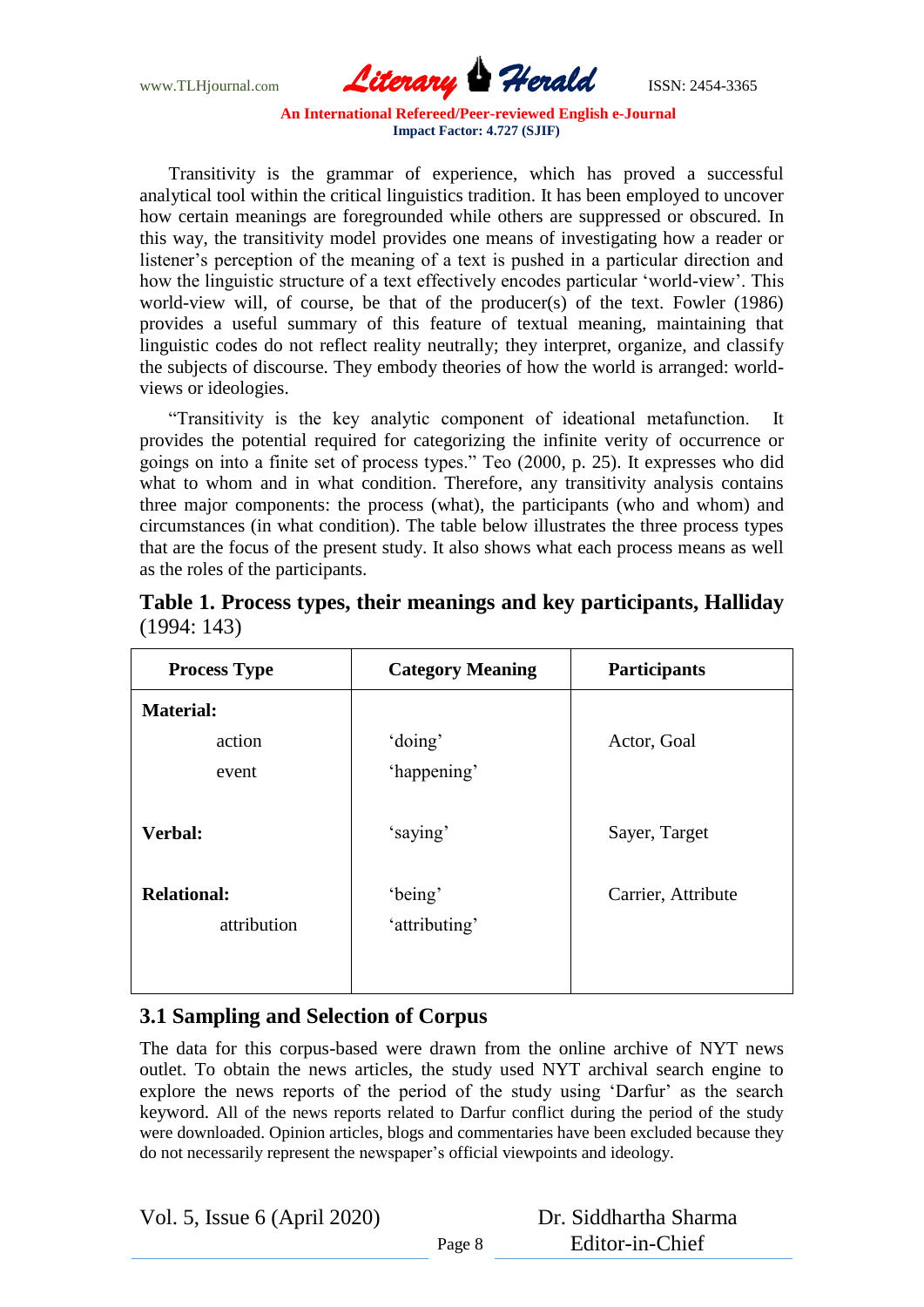

## **4. Results and Discussion**

The data to be analyzed are 45 headlines from the American mainstream news outlet; NYT. The newspaper reports covered the duration of the conflict that is between 1 January and 31 December 2007. This period was selected because it covers the most violent period of the conflict in Darfur as per Amnesty International reports. The news reports of the study are derived from the actual reports of the newspaper. The researcher has excluded all the news reports by outside sources, such as Reuters News Agency, as they do not represent the official viewpoints of the newspaper under study. Hence, all of the data analyzed in this research are written by the correspondents of NYT.

The focus of the analysis is the Participants realized by the noun phrases, Processes by the verbal phrases and Circumstances by the adverbial and prepositional phrases.



*Figure 1.*

## **4.1. Material Processes**

Material processes are processes of "doing". The process is usually indicated by a verb expressing an action, either concrete or abstract. The participant roles involve an Agent, the Doer, or the one performing the action and the ones on the receiving end are the Affected participants or Patients and both of them are usually realized by noun phrases. When the participants both exist, the clause can be either in active voice or in passive voice.

Newspaper headlines are often construed in a complex manner by clipping certain verbs like auxiliary verbs believing that they can be assumed and sometimes combining two or more clauses in one with a single agent. Below are the original constructions of the NYT with material and action clauses.

Page 9

## **4.2. Headlines with 'Material Processes'**

1. Jan. 11, 2007 U.S. Governor Brokers Truce for Darfur

2. Jan. 29, 2007 Sudan Snubbed for African Union Post. Will a

Vol. 5, Issue 6 (April 2020)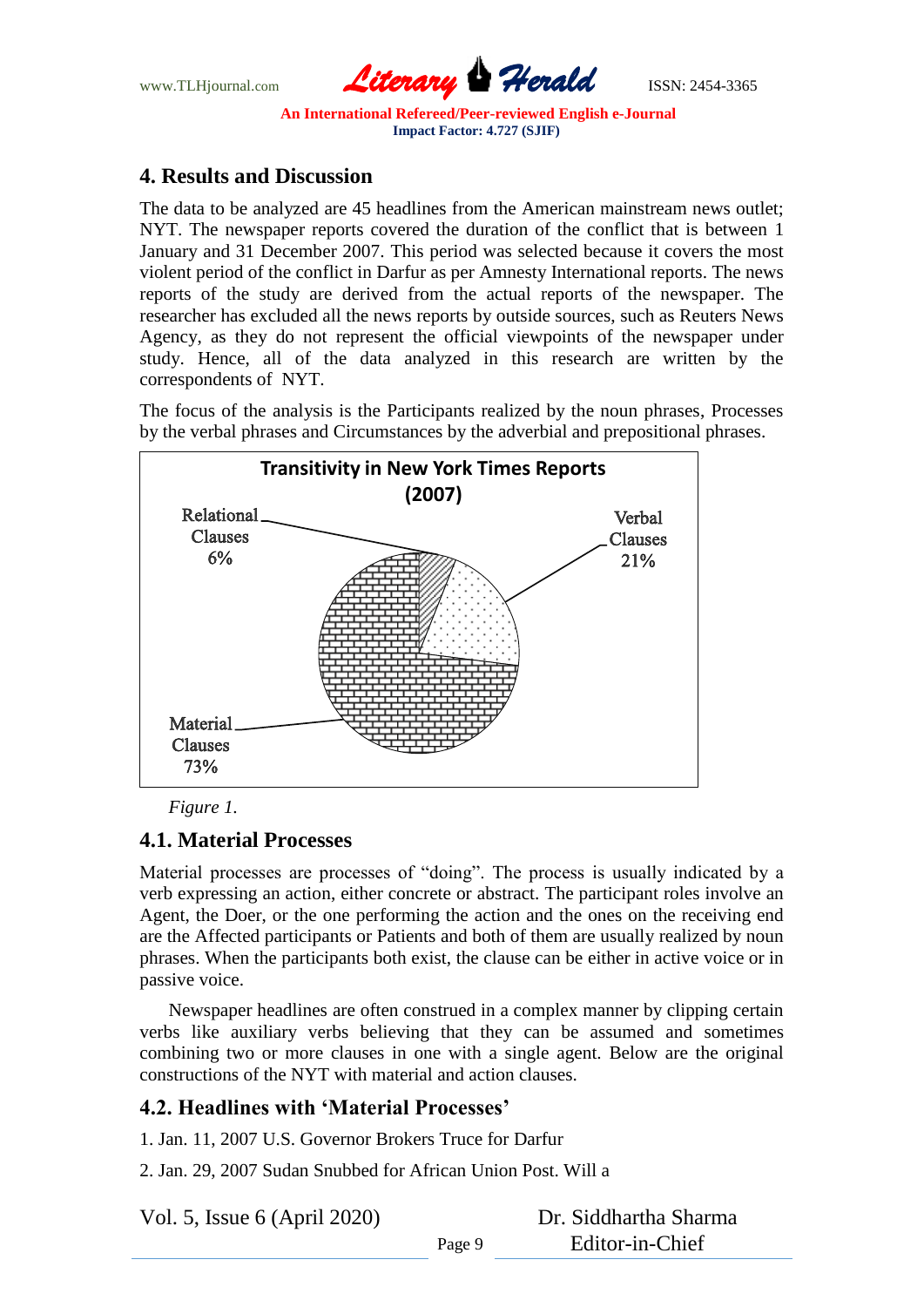

Peacekeeping Plan Hold?

- 3. Jan. 30, 2007 African Union Picks Ghanaian as Its Leader, in Snub to Sudan
- 4. Feb. 3, 2007, China"s Leader Visits Sudan and Focuses on Growing Economic Ties
- 5. April 15, 2007, Militia Talks Could Reshape Conflict in Darfur
- 6. April 15, 2007, Sudan Drops Objections to U.N. Aid in Darfur
- 7. April 15, 2007, War in Western Sudan Overshadows Peace in the South
- 8. May 17, 2007, Cavalier Seeks Players" Support for Darfur
- 9. May 27, 2007, Egyptian Officer Killed by Robbers in Darfur
- 10. June 7, 2007, Tentative Deal Reached for Darfur Peacekeeping Force
- 11. June 13, 2007, Sudan Relents on Peacekeepers in Darfur
- 12. July 6, 2007, In Sudan, Help Comes From Above
- 13. Aug. 1, 2007, U.N. Approves Peacekeepers for Darfur
- 14. Sept. 3, 2007, Arab Tribes Battling in Darfur Over Spoils of War
- 15. Sept. 3, 2007, Chaos in Darfur Rises as Arabs Fight With Arabs
- 16. Sept. 13, 2007, Buffett Sells Petro China Shares Amid Calls to Cut Ties With Sudan
- 17. Oct. 1, 2007, Darfur Rebels Kill 10 in Peace Force
- 18. Oct.2, 2007, Peacekeepers as Targets: Darfur Attack Imperils Talks
- 19. Oct. 4, 2007, (A) Carter, Path Barred, (B) Confronts Sudan"s Security
- 20. Oct.5, 2007, Darfur Rebels Find Refuge in Eritrea, but Little Hope
- 21. Nov. 17, 2007, U.S. Measure Against Rape Fails at U.N.
- 22. Dec. 27, 2007, Despite Aid, Malnutrition in Darfur Rises

Unlike formal linguistics that only deals with linguistic forms, the aim of critical linguistics is to explore the social function of language and to detect the hidden ideologies.

As illustrated in the headline examples above, it can be argued that the preponderance of material processes found in the data is indicative of the interest of *The New York Times*' journalists in reporting actions and events rather than quoting or describing the "*state of affairs*".

The same headline examples also clearly show how *The New York Times* employs active constructions in 17 out of the 22 headlines that have material processes. The

Vol. 5, Issue 6 (April 2020)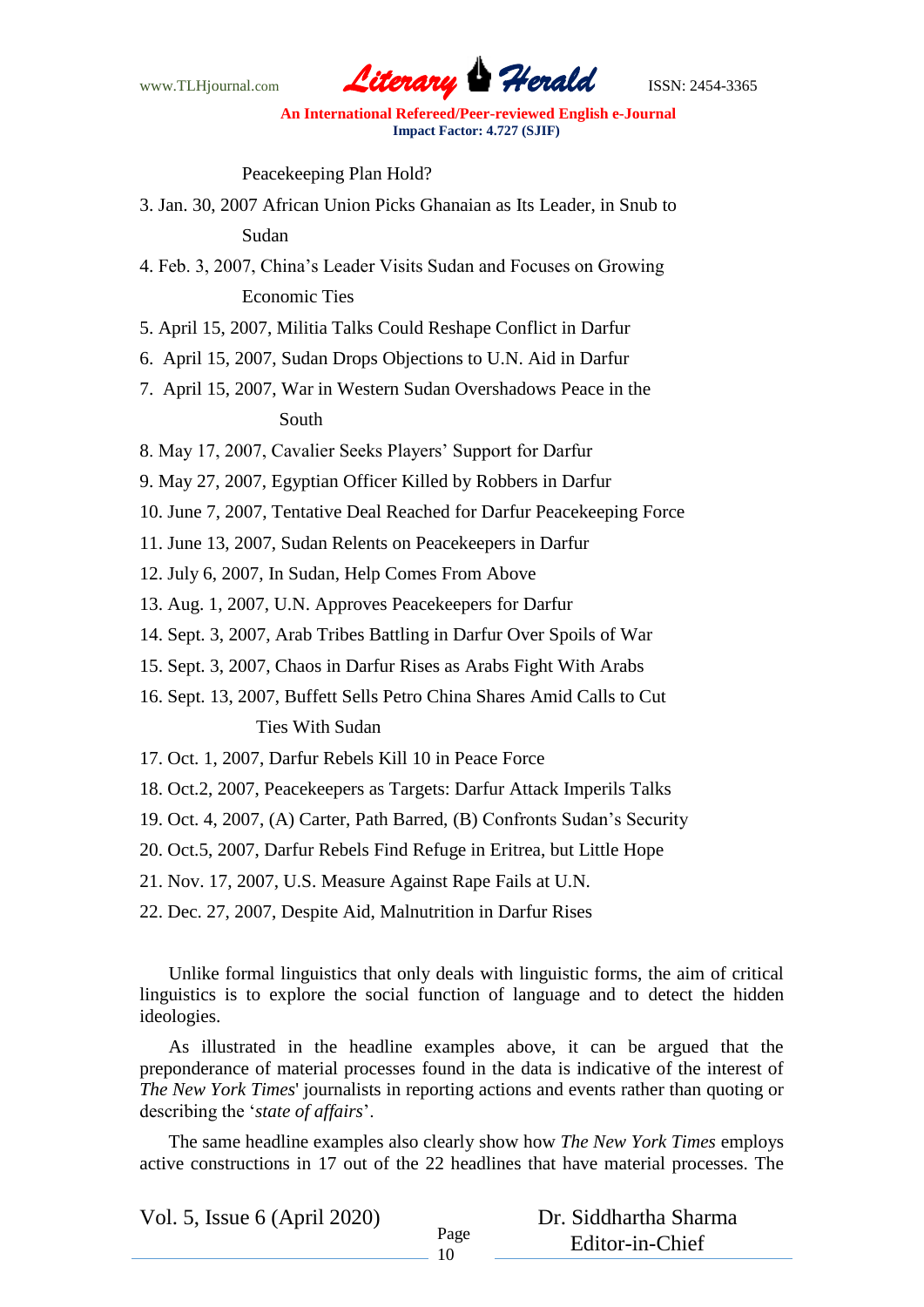

active constructions place considerable emphasis on the actor/agent roles by making such agents as the first elements in the clauses. However, the goals/patients are placed at the end of the processes and in a far less prominent position. This extensive use of active constructions by *The New York Times* in reporting the conflict in Darfur region suggests that such use serves the ideological stance of the newspaper. It is noteworthy that the actor/agent roles are mostly occupied by proper nouns. Noteworthy too is that Sudan government officials and rebels occupy the agent roles in only 5 of the headlines. By means of these material processes, the general concept of transitivity has been employed in The New York Times articles to discredit events involving the Sudanese government, government-allied militias and Darfur insurgents.

The act of discrediting Sudan is clearly observable in the use of such active constructions as in Headlines 6, 11, 14, 17 and 20. In these five processes, the Sudanese government, the government-allied militias and the rebels are all placed in prominent positions as agents of the processes.

Headlines 6 and 11 assign the agent roles of the processes 'drops' and 'relents' to Sudan which in turn affect the patients ' U N humanitarian aid' and ' the deployment of a joint UN and AU force of peacekeepers" in the conflicted region of Darfur. In all cases, the Sudanese leaders are shown to be rash and lacking in vision and insight.

Headlines 5, 14 and 15 further depict Darfur in quite a chaotic and pessimistic humanitarian situation by underscoring the tribal factor in the conflict. The Arab tribes are reported to have further heightened the misery in the region by fighting each other over the spoils of war. Furthermore, the use of the ethnic tag "Arab" highlights the theme of tribalism as a focal factor in the conflict.

Headlines 17 and 20 place Darfur rebels in thematic positions as agents of the negative actions in the processes ' kill' affecting in turn 10 African peacekeepers and 'find refuge' in Eretria after they had fled the battlefield in Darfur. The rebel fighters are therefore depicted as barbaric, improperly armed and feeling unenthusiastic about their mission. Thus, foregrounding Sudan government and the rebels in all these negative processes casts them in a negative and much less favourable light.

The paper adopts passive constructions in Headlines 2, 9 and 10, where causality and agency are backgrounded or even omitted. Thus, the patients are constructed as both agents and affected participants in the same instance. Such constructions make the agents less grammatically powerful than the patients.

In Headlines 2 and 10, the patients 'Sudan' and 'Tentative Deal' are placed in subject or thematic positions with the agents concealed. In this way, the prominence of the message is placed on the patients and the actions suffered. Thus, the whole African nation is shown, in Headline 2, as united in rebuffing Sudan"s attempt to take the helm of the AU. In the same fashion, Headline 9 emphasizes the rift between Sudan and the international community, which is shown as united against Sudan"s longstanding refusal of the deployment of UN peacekeepers in the war-racked region of Darfur. By means of agency deletion, the paper fosters the notion of Sudan as a pariah country that stands at odds with the entire world, and not only the members of the Security Council and the African Union. Moreover, Headline 9 paints a chaotic

Vol. 5, Issue 6 (April 2020)

Dr. Siddhartha Sharma Editor-in-Chief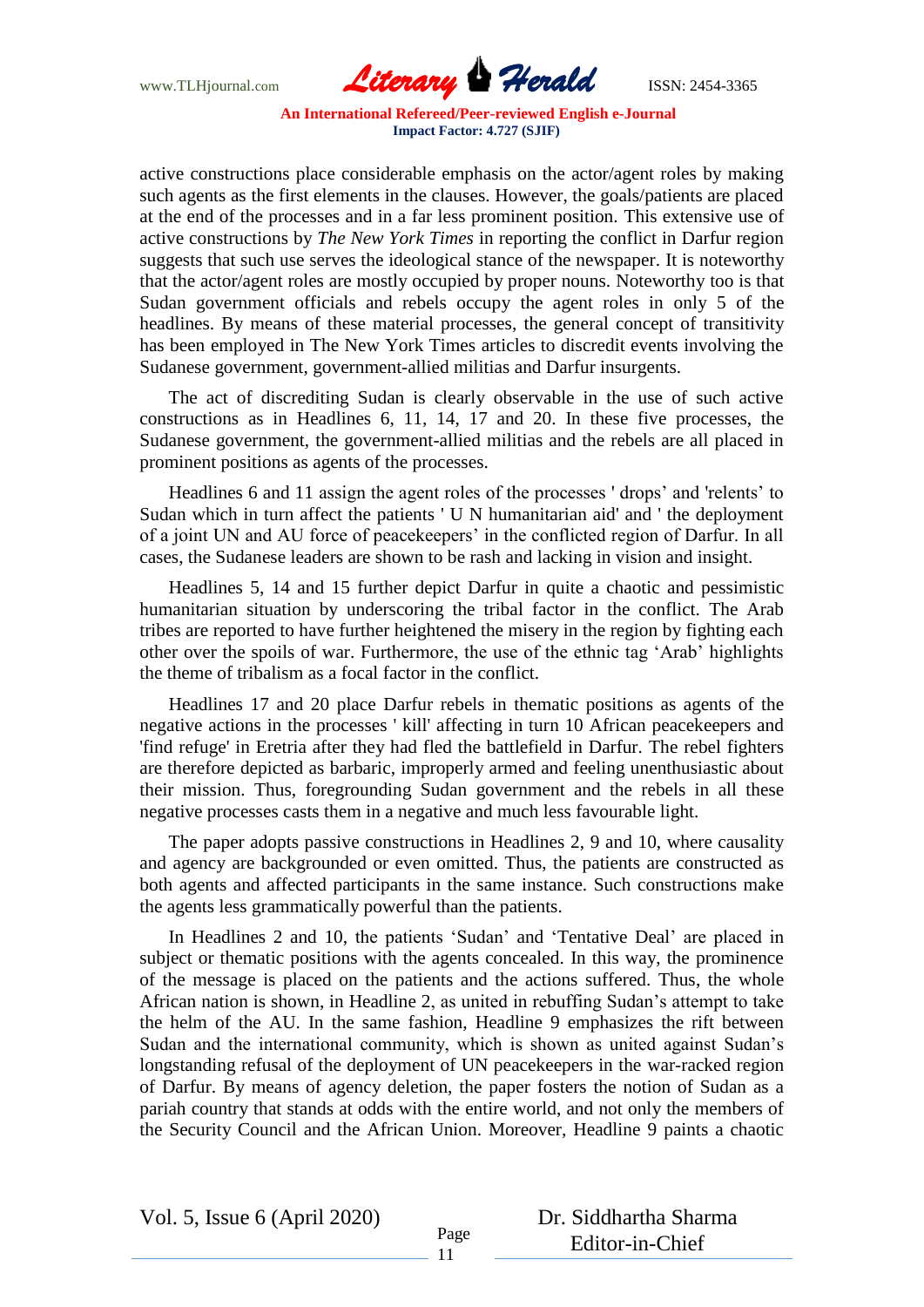

image of the security situation in Darfur through the use of the phrase ' by robbers' that in effect adds another active force to the many existing ones on the ground.

Word choice matters in providing the reader with cues to the interpretation of events. It can shape and define how we perceive actions and how we are to understand the intentions of the participants in material processes that result in conveying the message that the producer of the text intended readers to receive.

Lexical items, therefore, construct particular ideological representations of experiences or events. Simpson (1993) observes that lexical choices are just as strong an indicator of the political stance adopted by the newspaper.

Accounts representing the actions of the Sudanese army, those of the governmentallied militias and the rebels are brimming with lexical items associated with violence and death such as "kill, battle, relent, and snub". Such lexical items effectively connote and promote conventional, negative evaluations of the actions of these entities. These actors are presented as actively responsible for the process ' kill'. It is also instructive to know that the patients of these processes are members of peacekeeping forces.

Likewise, the choice of the verbs ' overshadows' and ' imperils' in Headlines 7 and 18 respectively, do not necessarily facilitate us with concrete facts of the events, rather they tell us more about how the reporter chooses to evaluate and interpret them. Hence, the selection of any such abstract terms will have a very powerful evaluative function.

Nominalization as seen by Toolan (2001) is an encapsulation of what is inherently a clausal process in the syntactic form of a noun phrase, treating the entire process as an established thing, which can then serve as a participant in another process.

The New York Times employs this notion in Headlines 15 and 22, where the agent positions are respectively occupied by the nominalized noun phrases; 'Chaos in Darfur' and ' Malnutrition in Darfur'. These clausal processes are laden with ideological manipulations and presented to readers as truthful situations or even established facts. This is done in such a stealthy way that the reader's attention is shifted from the inherent processes in these agents to the processes assigned them 'rises'. In other words, these nominalized clauses have not specified any facts about how and when the details of the chaos and malnutrition were obtained and verified.

It is noteworthy that the African Union is assigned the agent role only once in the headlines with material processes. In Headline 3, the AU is placed in a thematic position as the agent of the process 'pick' affecting the patient 'the Ghanian president' for the rotating leadership of the AU. However, the circumstantial element "in snub to Sudan" presents Sudan as being at odds with the African countries and hence fosters the image of Sudan as a pariah country.

By contrast, The New York Times employs material processes to credit events surrounding the West in general and the US in particular. Noteworthy of mention is the fact that other than 19A, the other headlines are in the active construction placing the prominence of the processes on the agents, which are mostly American institutions, officials or individuals.

Vol. 5, Issue 6 (April 2020)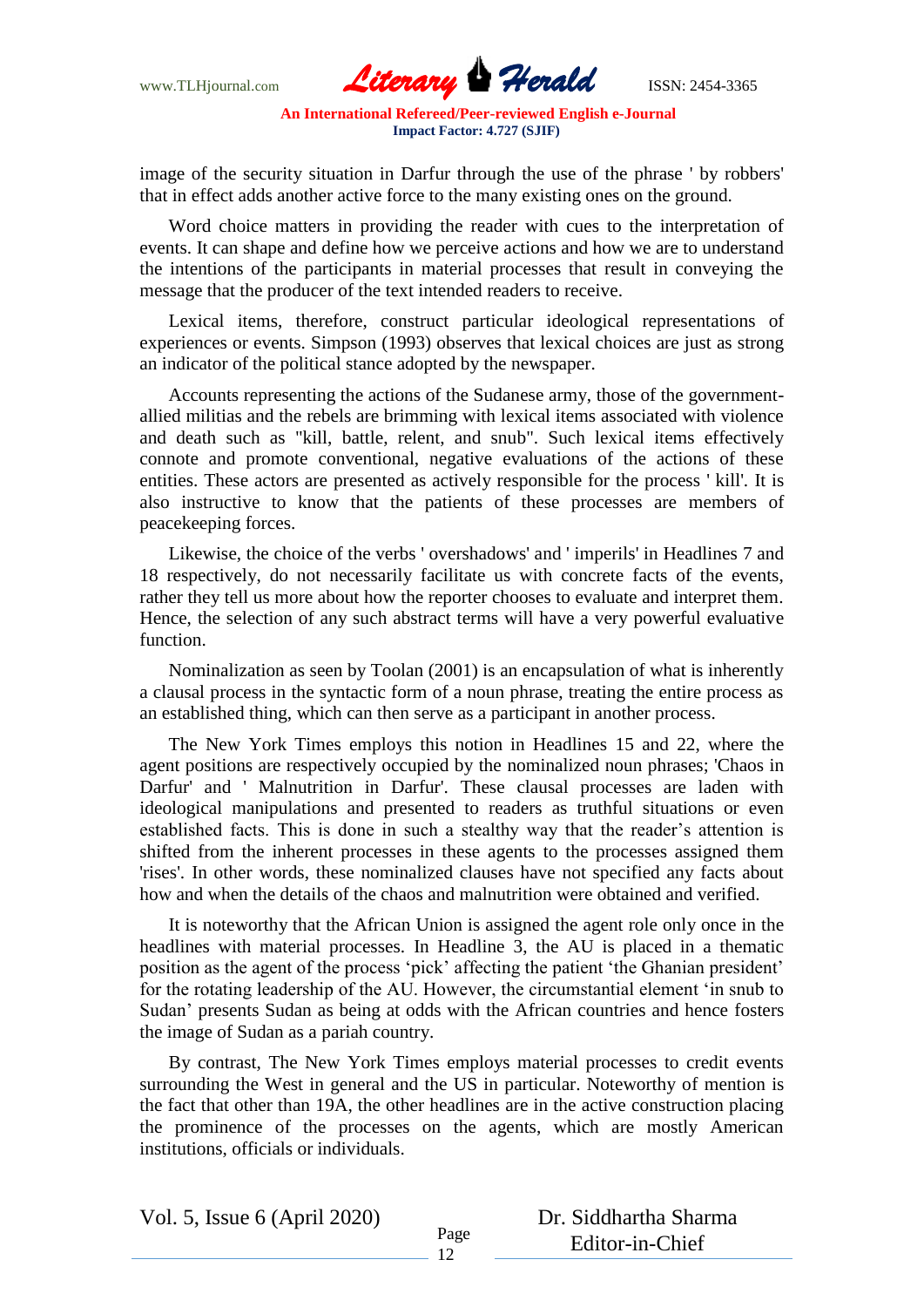

Similarly, Headline 1 places a US official in an agent position of the process "brokers' affecting the patient 'truce' in order to stem the violence and convince the Sudanese president to halt military operations and to accept a UN peacekeeping force. Thus, the headline evaluates the American official positively and presents him as an influential social actors in the process that he had performed.

The newspaper also credits American individuals and institutions in Headlines 8 and 16. Headline 8 emphasizes the American grassroots support of the humanitarian crisis in Darfur. The top management and players of Ohio's famous basketball club, Cavalier, are said to have lobbied hard for the Darfur crisis. Given the fact that they were potential athletes in the 2008 Summer Olympic Games in Beijing, the Cavaliers are reported to have signed a petition making a plea to the Chinese government to use all available diplomatic resources and economic pressure to end the agony of Darfur and to secure access to the UN peace support personnel.

By the same token, Headline 16 credits the American businessman, Warren Buffet for selling a great deal of his shares in PetroChina in response to the political stance of his country that culminated in the signing of the divestment bill by the then US president.

Headline 4 puts the Chinese leader in the agent position. However, it discredits him for visiting a beleaguered country whose leader is accused of fomenting war in his own backyard. Thus, the US is portrayed as a defender of human rights whereas China and Sudan are depicted as violators.

The only headline with passive construction, Headline 19 (A) discredits Sudan for denying a delegation termed by the newspaper as "respected international figures" access to a refugee camp. The delegation was headed by the ex-American president, Jimmy Carter and it is reported that they were scheduled to have visited some refugee camps for humanitarian purposes.

From the foregoing discussion, it is evident how The New York Times utilizes material processes to discredit both the Sudanese government and Darfur rebels. Each is portrayed as the responsible party for the chaos in Darfur as well as in the neighboring countries.

Furthermore, the government is presented as failing by not collaborating with the international community. The rebel factions too are depicted as ethnic based and disharmonious although in reality they fight for one common cause. In contrast, the West in general and the US in particular are lauded as champions of human rights and as emancipators of the Darfur people.

### **4.3. Verbal Processes**

A verbal process is the process of saying, and it involves a communication between a Sayer and an Addressee, where some message, the Verbiage, is communicated. Verbal Processes exist on the borderline between mental and relational processes. Just like saying and meaning, the verbal process expresses the relationship between ideas construed in human consciousness and the ideas enacted in the form of language. One distinctive feature of verbal processes is that, unlike other

Vol. 5, Issue 6 (April 2020)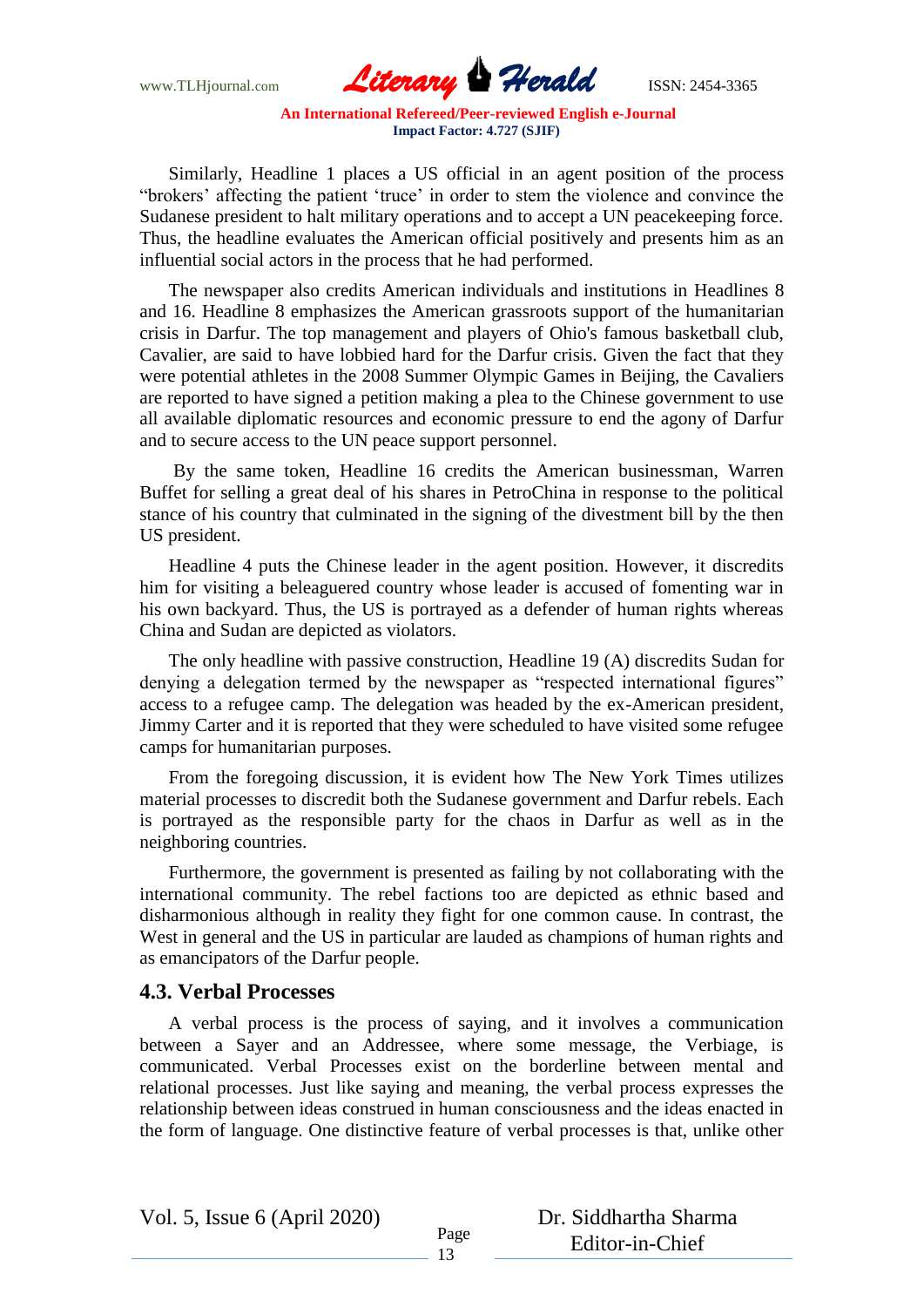

processes, they can act as projected clauses in which one clause projects a second clause, either paratactically or hypotactically as reported speech (Haig 2011)

Examples of verbal processes are "U.N. Says Gunmen Kill 30 in Darfur" and "African Union Threatens to Leave Darfur." Note that "saying" is used in an extended sense and the "speaker" needs not be a conscious being, hence a verbal process includes any kind of exchange of meaning, such as "The manual tells you how to operate a device" or " The clock says it's ten." The participant who is speaking is called "Sayer", the addressee to whom the process is directed is "Target", and what is said is 'Verbiage' or the 'Said'. In this case, since it is a newspaper sort of discourse, we would assume that the unstated audience or Target is the newspaper's readers and the international community.

### **4.4. Headlines with 'Verbal Processes'**

1. Feb. 20, 2007 Polk Awards Laud Coverage of Darfur and Katrina"s

### Toll

- 2. Feb. 27, 2007, International Court Names Darfur War Suspects
- 3. March 27, 2007, Aid to Darfur Is Imperiled, Officials Say
- 4. Aug. 2, 2007, Sudan Agrees to U.N. Peacekeepers to Complement

### African Union Force

5. Aug. 7, 2007, Darfur Rebels Agree on Approach to Peace Talks, U.N.

### Says

6. Sept. 3, 2007, Tribes Accused of Carnage

7. Sept. 7, 2007, Sudan Agrees to Darfur Peace Talks

- 8. Sept.8, 2007, Chad Says It Will Help U.N."s Darfur Peace Plan
- 9. Sept. 9, 2007, Libyan Leader Says He Will Bring Rebels to Meeting on Darfur
- 10. Oct. 7, 2007, U.S. Envoy Laments "Poisonous" Atmosphere Dividing

### Sudan

- 11. Oct. 9, 2007, Army Accused of Razing Darfur Town
- 12. Nov. 8, 2007, U.N. Objects to Expulsion of Aid Official from Darfur

The choice of who to quote is ideologically significant. Accordingly, media reporters selectively choose quotations and employ them to convey ideological presuppositions. Furthermore, it is a very common practice for newsmakers to support their reports with opinions, statements and comments that are derived from external sources. One can argue that the overuse of such external sources is not without ideological implications. The New York Times is no exception in this regard.

Vol. 5, Issue 6 (April 2020)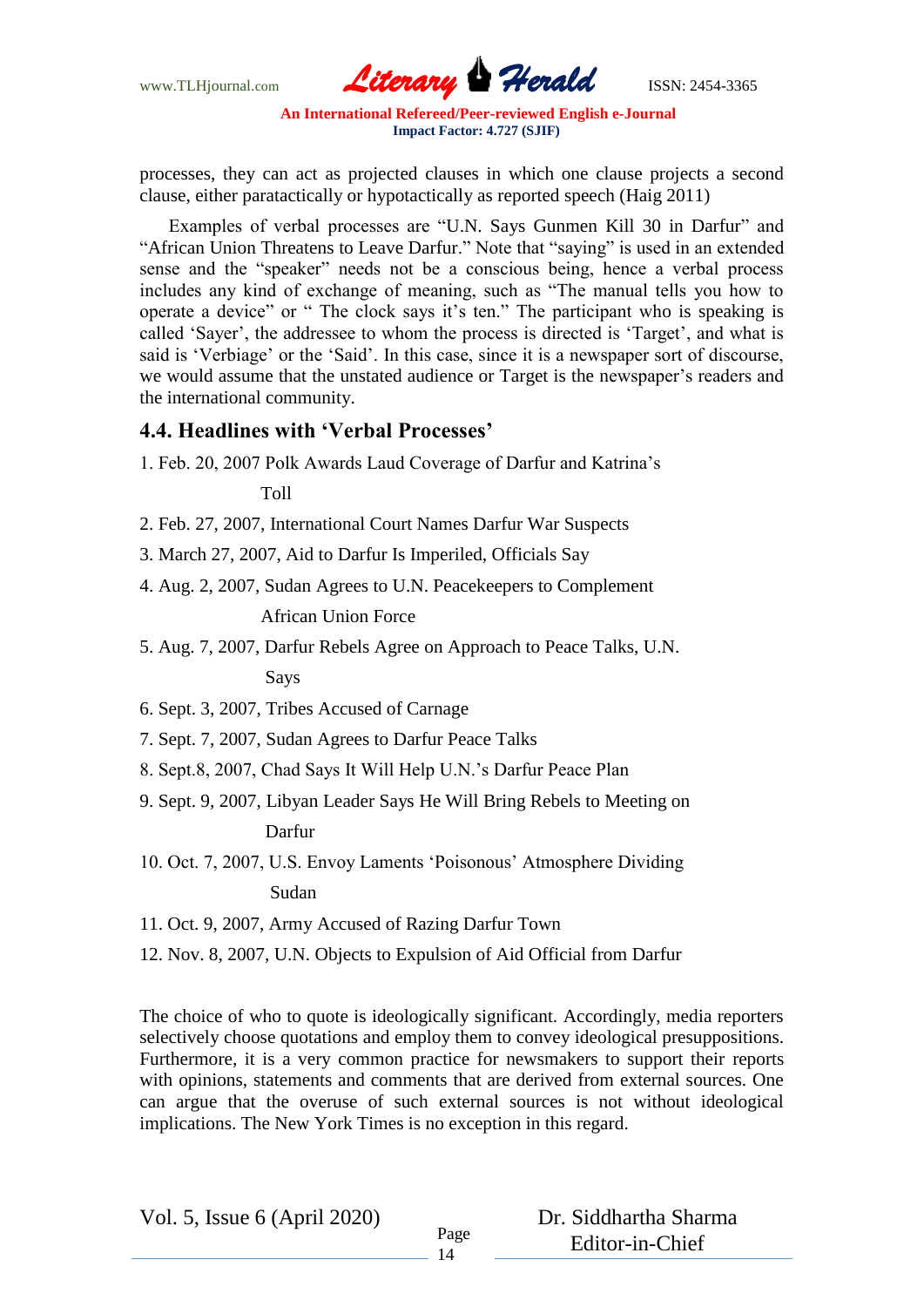

It is noteworthy that the dominant themes in the verbal processes cited above are the deployment of joint AU-UN peacekeepers and the peace talks between the Sudanese government and Darfur rebels held under the auspices of both the UN and the AU. Apart from Headlines 6 and 11, all the Sayer roles are occupied by proper nouns.

It is also significant that Sudanese officials are quoted on only two occasions in the 12 verbal processes. In fact, Sudan occupies the Sayer roles in Headlines 4 and 7. Moreover, the newspaper uses the reporting verb 'agrees' instead of 'says' in order to manipulate perception and to bias readers towards believing that the actions of the Sudanese government are reactive rather than proactive. The aim is to influence opinion with the notion that the Sudanese government is acting under intense international pressure. Because of such pressure, Sudan is said to have started to reverse its longstanding refusal to allow UN troops into the country.

Alternate constructions of the two headline for instance, might possibly read, "Sudan says it will accept UN peacekeepers in Darfur" and "Sudan says it will resume Darfur peace talks" respectively. Written in this way, the newspaper would be presenting Sudan"s moves as proactive and responsible. However, these alternate reconstructions do not serve the ideological interests of the publication.

In Headline 6, the Arab militias aligned with the government are accused, though anonymously, of fighting one with another over the spoils of war. Similarly, Headline 11, also from an anonymous source, levels another accusation at the Sudanese army whose troops are reported to have demolished a town in South Darfur, Haskanita. Shrouding the Sayer roles in anonymity in both the headlines leaves the accusations open to interpretation. Readers are led to believe that the sources of these accusations are not only individuals from rival factions, but also players in the international community. Furthermore, in the western media, violence in Darfur has usually been characterized as government-backed Arab tribes fighting non-Arab tribes. However, this new Arab-versus-Arab dimension, as is the case with the conflict of the splintering rebel factions in Sudan, paints a rather chaotic and complex picture of the situation.

As set out previously, media reporters are inclined to quote individuals whose message aligns with their publication"s ideological stances. It is worth noting that only two African leaders are quoted in the headlines that employ verbal processes; namely the Chadian and the then Libyan president. Both leaders of Chad and Libya are reported in Headlines 8 and 9 to have created an opportunity for the leaders of Darfur rebel factions to meet beforehand. The meeting goals were to soften the outlook of the rebel factions before peace talks began as per the articles. These peace meetings had been scheduled to take place in Tripoli, Libya under the auspices of the UN and the AU. The issue of the fragmentation and heterogeneity of the rebels and their lack of a common agenda is highlighted in the above two headlines. Headline 5 continues this issue of splintering among the different rebel factions, which is said to be prolonging the misery of the people of Darfur.

The media coverage of the Darfur conflict from a negative perspectives is observed in the "verbiage" that constitutes Headlines 3, 10 and 12 that clearly demonstrate the pessimistic views that both UN and US officials hold in relation to the situation in Darfur. In Headline 10, the US official is shown to be upset about the apparent

Vol. 5, Issue 6 (April 2020)

| Dr. Siddhartha Sharma |  |
|-----------------------|--|
| Editor-in-Chief       |  |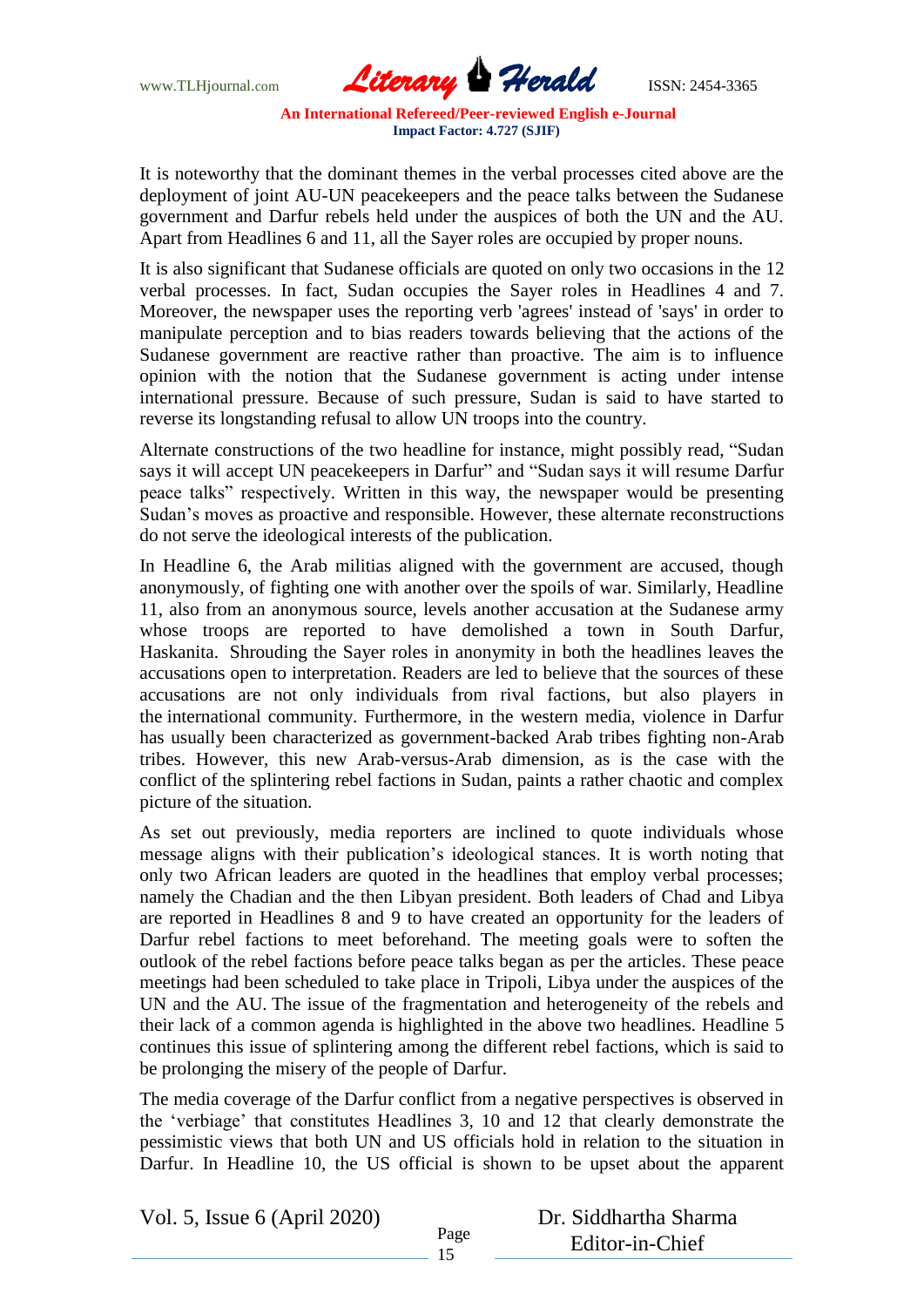

looming failure of the peace talks. The same official is reported to have blamed the government and the rebels for their unwillingness to discuss anything of a serious nature other than sharing the oil wealth and held both parties responsible for the failure of the talks.

Headlines 3 and 12 depict a tragic humanitarian situation in Darfur refugee camps due to the recurring targeting of aid workers and the expulsion of a UN aid official by the Sudanese government, which result in impeding the humanitarian efforts in the region. In doing so, the newspaper continues depicting Sudan as being at variance with the international community over its longstanding rejection of the UN's plan that sought to replace such insufficient AU deterrent force with more robust UN peacekeepers.

In stark contrast, the US and the UN are shown as the parties who have felt deeply concerned about the humanitarian situation and the peace process in Sudan as in Headlines 3, 5 and 10.

The use of the reporting verbs in verbal processes has been derived from a wide choice of options. Hence, it can be argued that such selections are not made without ideological implications. In Headline 10, the US envoy is reported to have "lamented" and expressed deep concerns about the poisonous atmosphere prevailing in the peace talks between the Sudanese government and Darfur rebels. Thus, the selection of the reporting verb "lament" for inclusion in the news report function to reinforce media assumptions that the Western players act compassionately in their responses to the sufferings of the African nations. Based on similar sentiments for the people of Darfur, the ICC is reported to have accused two senior Sudanese figures of crimes against humanity and war crimes in Headline 2.

Headline 1 exalts the actions of the reporters of The New York Times for their courageous and objective coverage of the war in Darfur. This highlights the codes of objectivity the paper claims adhering to.

From the foregoing discussion, it can be deduced how The New York Times deliberately uses verbal processes to credit the input of Western players and at the same time to downplay efforts made by Sudan and other African and Arab countries.

### **4.5. Relational Processes**

Transitivity relational processes refer to the processes of being. According to Kress (1979:18) relational processes are clauses in which the "process" takes the form of a relationship between two participating entities, or between one participating entity and an attribute. Both of these two types may have the verb "be", which tends to obscure the difference between them. (Simpson, 1993) suggests that quite often these processes signal that a relationship exists between two participants, but without suggesting that one participant affects the other in anyway. The main relational processes of transitivity may be a) intensive, expressing an "X is a" relationship, b) Possessive, expressing "X has a" relationship; or c) Circumstantial, expressing "X is at/of a" relationship.

## **4.6. Headlines with 'Relational Processes'**

1. Jan. 25, 2007, Chinese Leader (is) to Visit Sudan for Talks on Darfur

Vol. 5, Issue 6 (April 2020)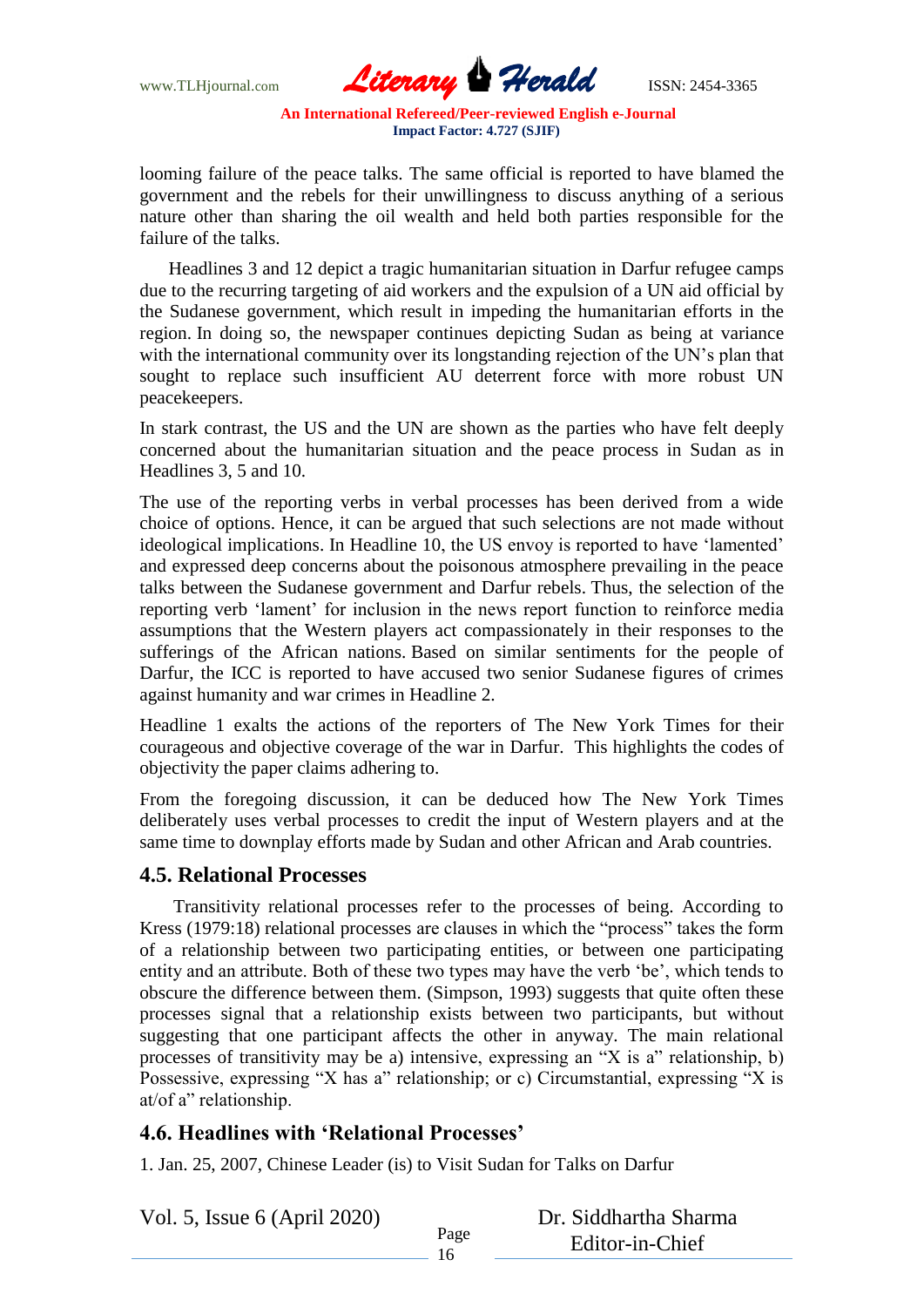

#### Conflict

2. Feb. 28, 2007, 2 Face Trials (are) at The Hague Over Darfur Atrocities

3. March 3, 2007, In the New Warfare, Women Are Targets

4. July 22, 2007, The underground lake: A Godsend for Darfur, or a

#### Curse?

5. July 26, 2007, Sudan: Aid Convoys (are) Under Attack in Darfur

6. Aug. 12, 2007, (Darfur Conflict is) An Atrocity That Needs No

#### Exaggeration

7. Aug. 28, 2007, U.N. Leader (is) to Travel to Sudan Area

8. Aug. 29, 2007, U.N. Secretary General (is) to Meet Sudanese Leader

9. Oct. 14, 2007, Peacekeepers (are) Without a Peace to Keep

From the examples cited above, it can be deduced that The New York Times utilizes relational processes to assign negative attributes to the Sudanese government as well as both the Darfur insurgents and the AU.

Conversely, the UN organization and the US players are credited with attributes of a more positive nature by the use of these relational processes as is also the case with the material and verbal processes.

The negative perspective implied by the New York Times coverage of the Darfur conflict is evident in its frightful depiction of the conflict in Headlines 3 and 5. Women and aid convoys are placed in Carrier positions in both headlines. However, they are both assigned negative attributes as they are reported to have been targets of attacks by both the rebels and the government-allied militias.

A rhetorical question is posited in Headline 4 with the announcement of the discovery of a lake in northern Darfur by researchers at Boston University. The fact remains that due to environmental factors, the Darfur conflict occurred. In spite of this, the New York Time's report still voices skepticism about the ability of such a discovery to stem the crisis. On the contrary, the report posits that this newly discovered lake is just as likely to become a source of conflict as much as it could be a solution to the bloodshed. Thus, it is implied that the African conflicts result from a lack of good governance rather than from the want of resources.

Headlines 7 and 8 foreground the UN Secretary General as the Carrier of the two processes, assigning him the positive attribute of going to Sudan in an attempt to stem the violence in Darfur by convincing the Sudanese leader to accept UN peacekeepers in Darfur.

The USA is not a signatory to the Rome Statute. However, in Headline 2, the report praises the fact that arrest warrants had been solicited by the ICC prosecutor to detain two Sudanese officials for charges of war crimes, crimes against humanity and genocide.

Vol. 5, Issue 6 (April 2020)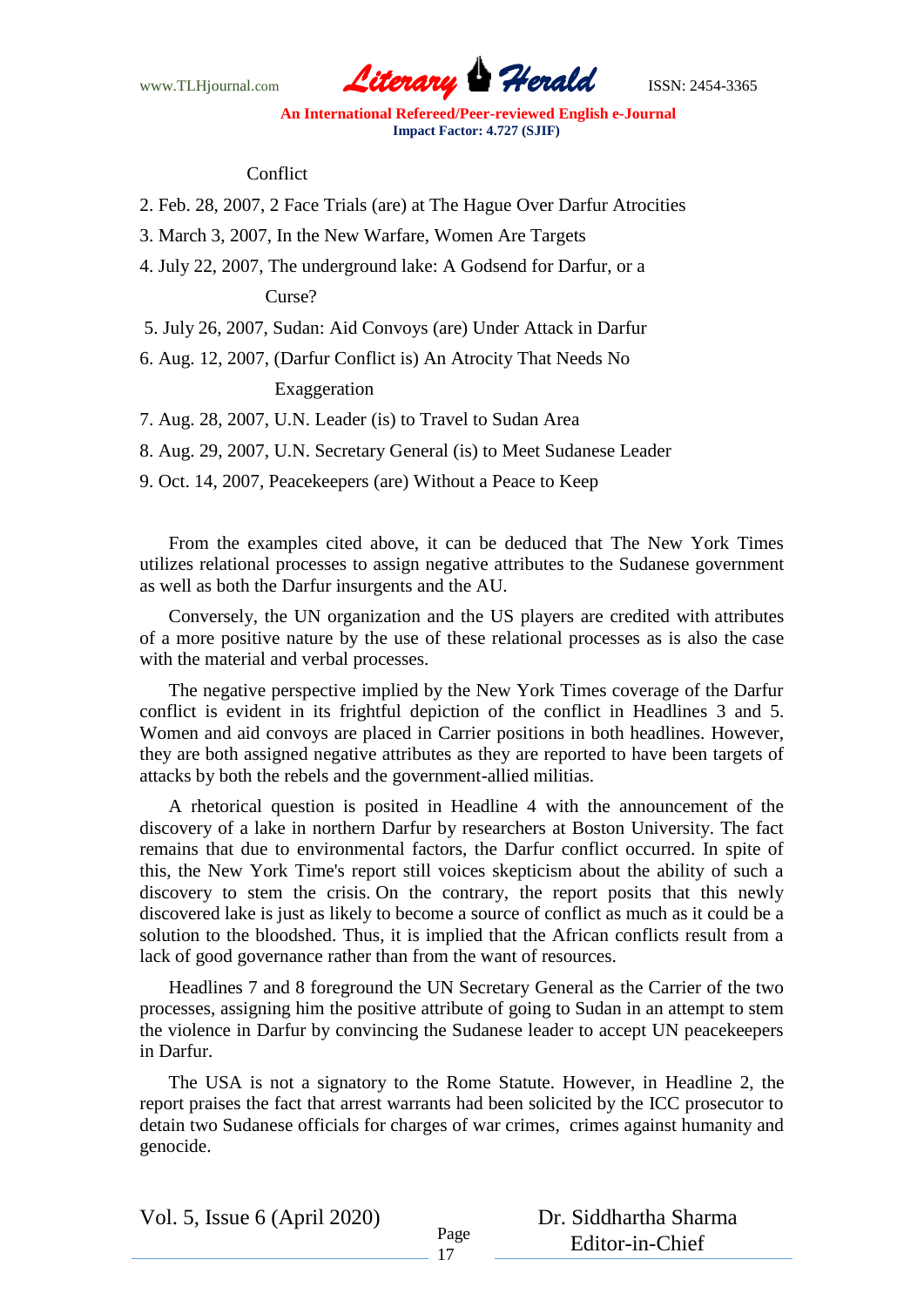

Finally, the representation of China in relation to Sudan by the New York Times is mainly characterized by criticism of China"s disregard of human rights violations in Sudan. Conversely, Headline 1 foregrounds the Chinese leader as the Carrier of the process and assigns him the positive attribute of visiting Sudan with the aim of ending the violence in Darfur. However, this shift in China's stance is suggested in the lead paragraph to have come as a result of pressure from the USA and other Western countries.

The preceding analysis clearly shows how on the one hand, the New York Times employs relational processes to discredit the Sudanese government, the African Union and Darfur insurgents and on the other, seeks to assign huge credit to the USA and the West in general.

## **CONCLUSION**

Based on the analysis of the data collected in this research, it is argued that NYT has purposefully utilized the linguistic and other related rhetorical devices, made available by the system of transitivity, in representing the social actors and events of the conflict. Accordingly, deliberate misrepresentation and partisanship exist in the news reports of the conflict in Darfur for the period covered by this research. Through such deliberate misrepresentations of the events and social actors involved in the conflict, NYT reinforces the media frames it has already established in the minds of its readers. By means of such stereotypes, the Sudanese government is presented as a pariah country, which is uncooperative and at variance with the international community. The rebel factions too, are depicted as ethnic based, disharmonious and unenthusiastic about their mission.

In the same vein, the African countries bordering Sudan are portrayed in the newspaper's reports as inefficient and unable to resolve their inner problems. What is more, these countries are shown as overly immersed in international border conflicts instead of addressing the root causes of their own domestic issues.

In stark contrast, the West, and the US players in particular, are depicted as powerful and influential social actors in the positive processes assigned to them. Furthermore, they are extolled as champions of human rights, aid givers and as emancipators of the Darfur people. Thus, the paper has managed to build up a completely different picture of the conflict in Darfur in the minds of its intended audience.

By and large, transitivity analysis coupled with Critical Linguistics framework has shown that bias in the media can be established systematically.

## **Works Cited**

Bell, A. *The Language of News Media*. Oxford: Blackwell, 1991. Bello, U. *Hallidayan Transitivity in Media Texts: A Critical Linguistic Analysis from NYT and the Arab News on the Operation Cast Lead.* 

Vol. 5, Issue 6 (April 2020)